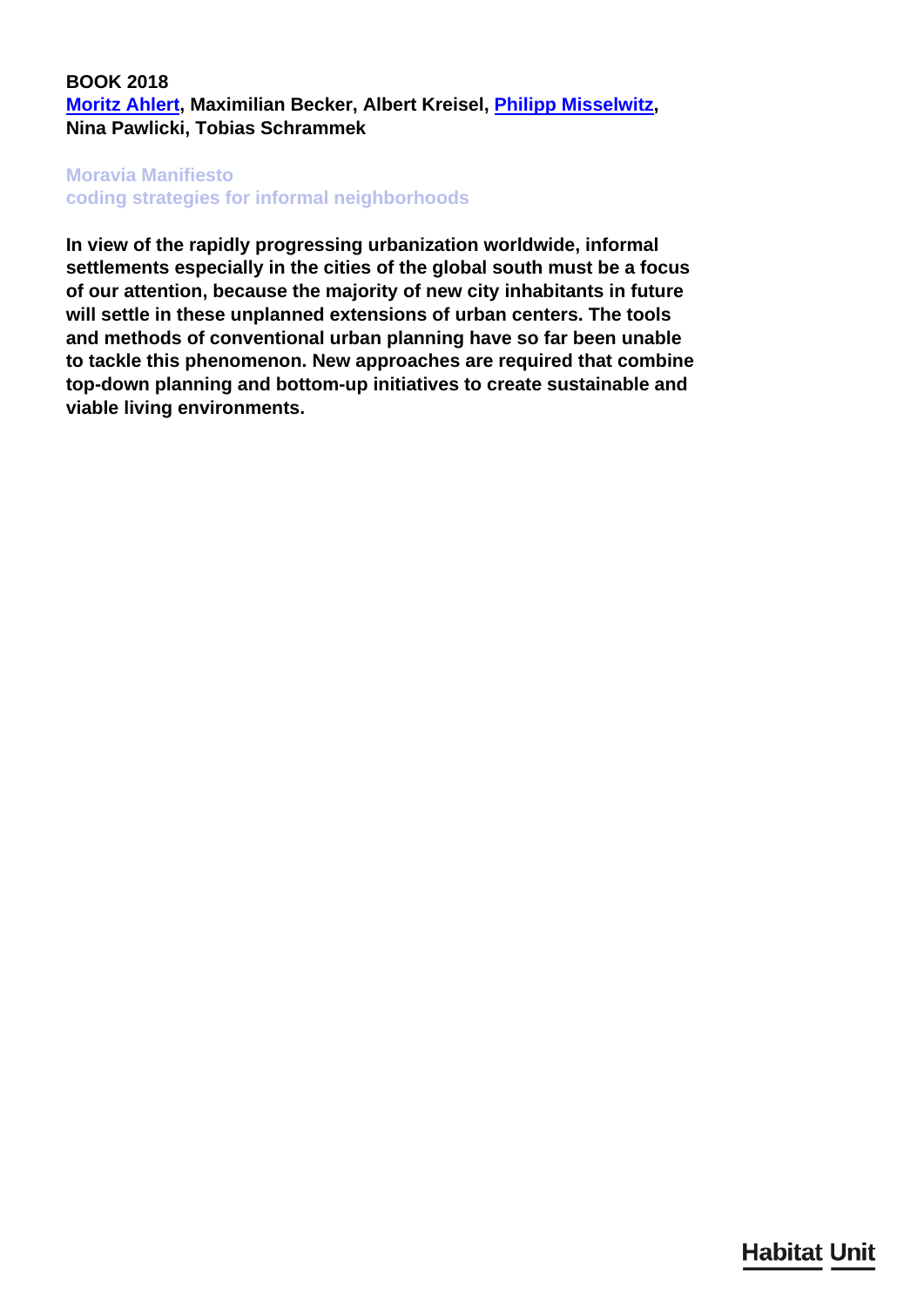

**The Moravia Manifesto presents the alternative planning approaches put forward by an international Think&Do tank, which were developed together with local participants from the Moravia informal settlement at the heart of the Colombian metropolis Medellín. This new planning approach is contextualized by essays and international case studies. Urban Coding shows new ways of how planning, politics, economy and administration can initiate and implement innovative and inclusive urban transformation processes in coproduction with local communities.**